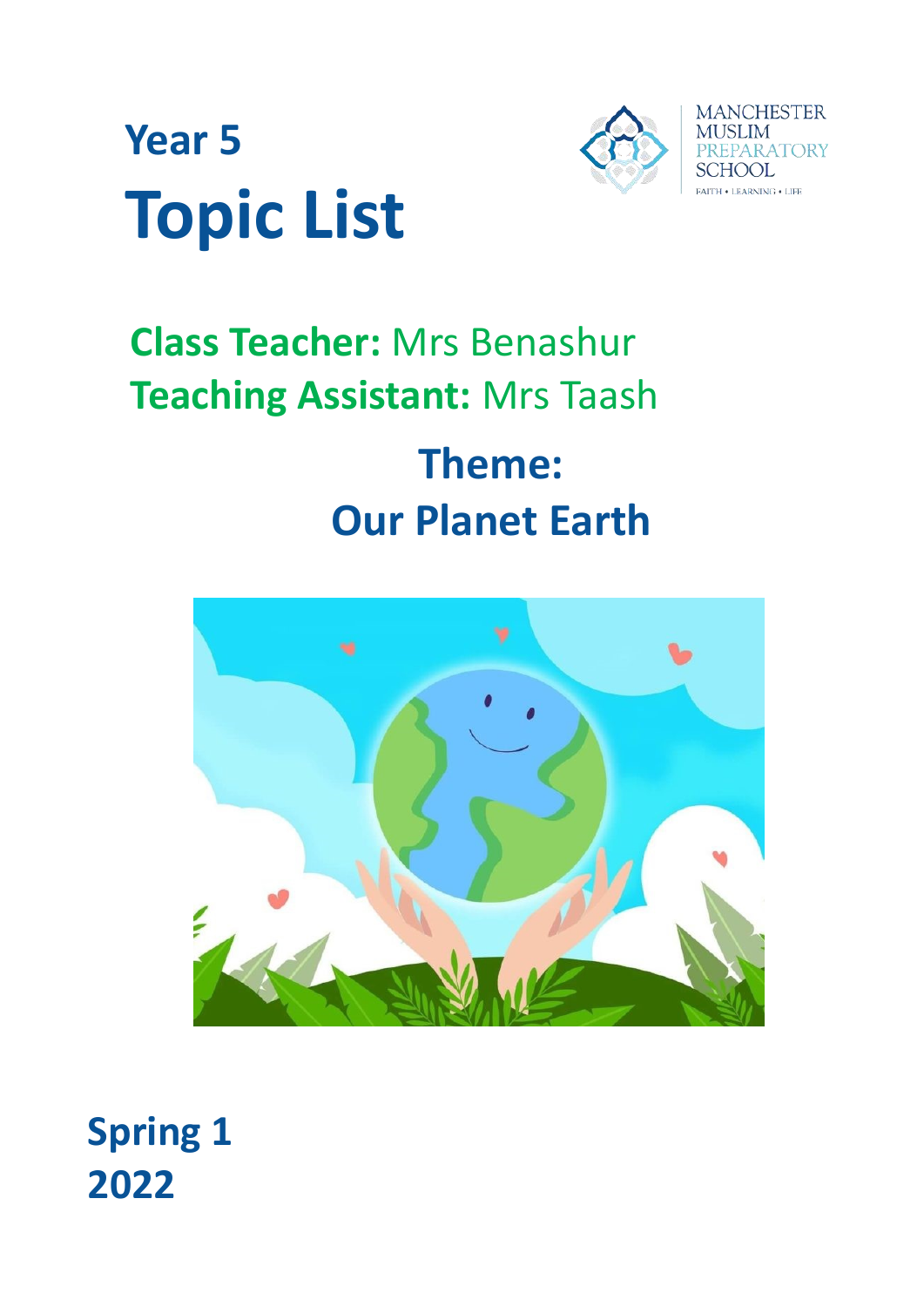#### **ENGLISH**

The children will be looking at a book relating to the rainforest topic called 'Orange's in No Man's Land'. The children will look at how to write a character description and a setting description. They will then move on to writing a flashback using expanded noun phrases and relative clauses. The children will end the unit by writing an autobiography as one of the main characters in the story ( Ayesha or Samar) using adverbials, time conjunctions and practicing to write in first person.

## **D&T**

This Global Foods unit will allow the children to discover exciting and diverse choices of food available around the world. The first part of the unit will provide and opportunities for children to learn where in the world a variety of ingredients flourish. They will look at the idea of the 'eatwell plate' to identify food groups and develop a deeper understanding of cooking techniques. They will apply these skills when making traditional dishes from different countries.

#### **MATHS**

In Year 5 Multiplication and Division, children build upon and extend their use of the formal written methods, multiplying four-digit numbers by two-digit numbers and dividing numbers up to four-digits by one-digit numbers. They express remainders as whole numbers, fractions and decimals and choose from these in order to answer questions appropriately when solving problems. The children use their multiplication tables facts to help them to solve larger calculations and understand the terms factor, multiple and prime, square and cube numbers. Children use the equals sign to indicate equivalence and multiply and divide by 10, 100 and 1000 with increasing confidence, including calculations which involve decimals.

## **QURAN**

**Memorisation:** Surah at-Takwir **Revision**: From al-Infitar to an-Naas **Reading**: Read from the Quran based on individual continued assessment.

## **SCIENCE & HUMANITIES**

This Earth and Space unit is the only Astronomy related science unit in the primary science curriculum. The aim is to give children a basic overview of Earth and its place in our Solar System.

#### **Humanities:**

Where should we go on Holiday? We will learn about the Alpine region of Europe, how the Alps were formed and how homes are adapted to the climate. We will create a storyboard or digital book on mountain formation, design a sustainable eco-resort and produce literature for visitors to the area using geographical vocabulary. The unit builds on previous work the children may have done investigating their local area and other regions of the UK earlier.